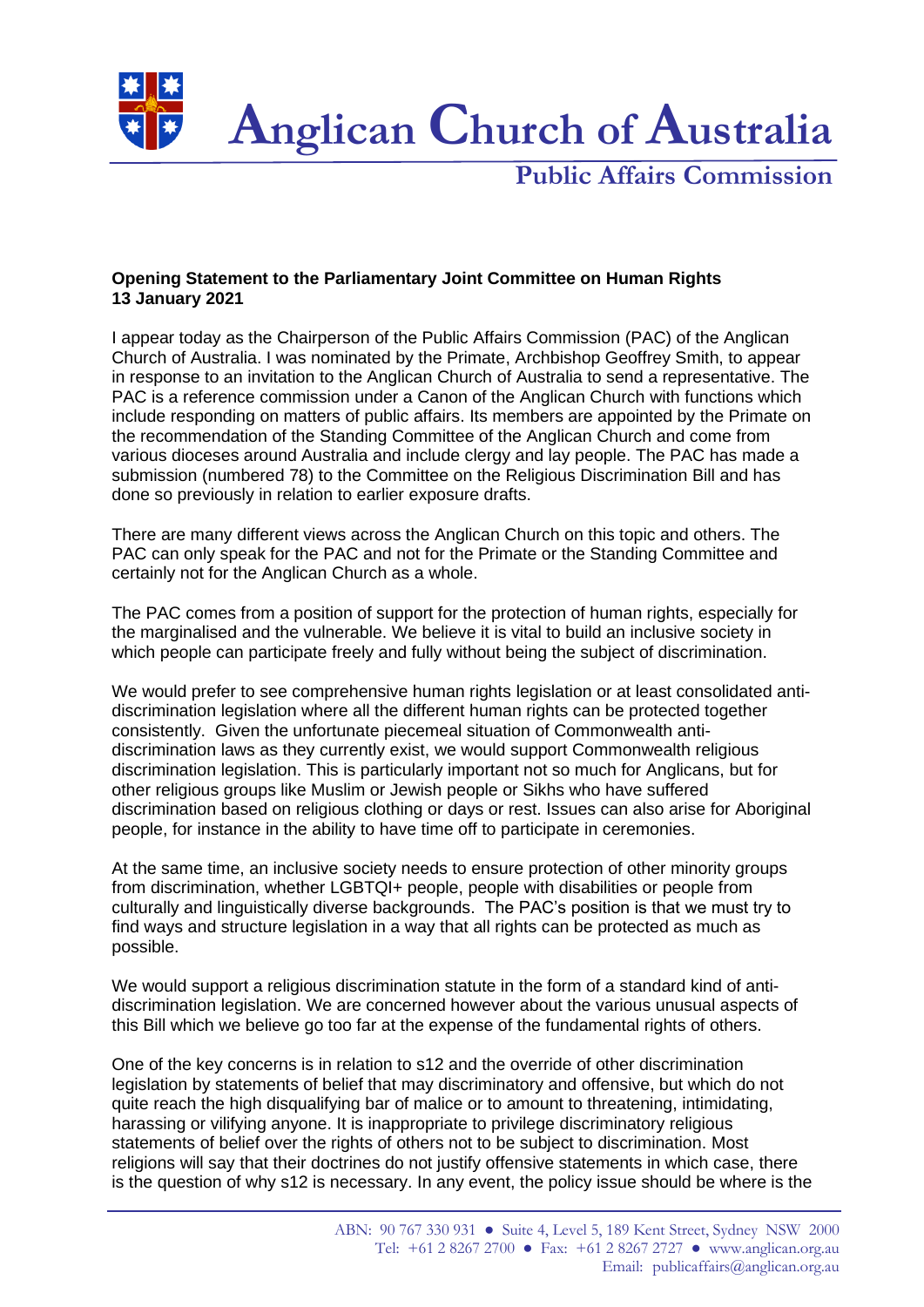greater harm? The person discriminated against suffers obvious harm, but a religious or antireligious person probably suffers little harm from having to refrain from saying discriminatory or insulting or offensive things to others.

We also have concerns about s15 where statements of belief can override qualifying body conduct rules. These are matters that should be determined under the more general provisions in s14 where all the circumstances can be considered as to reasonableness of the condition.

In relation to the exceptions that do not amount to religious discrimination, the PAC believes that these would have benefited from a full analysis by the Australian Law Reform Commission. It is a pity that the review of exceptions for religious bodies has been delayed and prevented from considering the application to religious discrimination laws.

We do support some specific exceptions for religious bodies. Some of the typical religious exceptions relate to internal matters, such as the selection and training of ministers or people who can participate in religious ceremonies. We feel that membership of the religious body should be included in this, though this will usually be covered by s43 as well. We do not believe these are controversial and it would be best if courts and tribunals are not involved in assessing such internal matters.

We also support the ability of religious bodies to give preferences in appointment or provision of services to people of their own or similar faith in order to maintain the religious nature and mission of their organisations. Preferences are mainly relevant when there are people of the same religion as the relevant religious body seeking limited places, otherwise to refuse someone on the basis of their religion or lack thereof when there is no one else to preference may just be discrimination.

Our written submission covers s10, but we also support the ability of voluntary religious bodies to give benefits to members in s43. However, this should be expanded to cover such bodies being able to give special benefits to members of the same religion (as opposed to members of the body), such as scholarships or discounts or preference in admission to schools or use of facilities or in appointments to boards and committees, including the boards of s8 organisations. This extension is required because with separate bodies within the same religious umbrella, the members of the same religion may not be members of the particular voluntary body so that s43 will not cover this need.

These exceptions we seek have nothing to do with sexuality or gender identity, which should still be governed by sex discrimination legislation. We urge that amendments be made to the *Sex Discrimination Act (Cwlth)* to provide better protection for LGBTIQ+ people. From an Anglican point of view, LGBTIQ+ Anglicans are members and leaders in our church, so preferences and benefits are just as much for our LGBTIQ+ members as others.

If the giving of such preferences and benefits for people of the same or similar faith or nonfaith can be treated as non-discriminatory, then the more general exceptions can be narrowed substantially to reduce the ability of religious bodies to discriminate against people of other beliefs.

Our written submission gives some instances of the ways these general exceptions could be narrowed. One notable concern is that the ability to expel or punish existing students or staff for their religious beliefs when they might otherwise be acting within the ethos of the organisation. If, as the government seems to accept, it is inappropriate to expel students for their sexuality, it is just as inappropriate to do so for their beliefs. We believe that security of schooling and employment is vital and allowing expulsion, dismissal or detrimental treatment in employment and education is too harsh. It would be in effect be a restriction on the